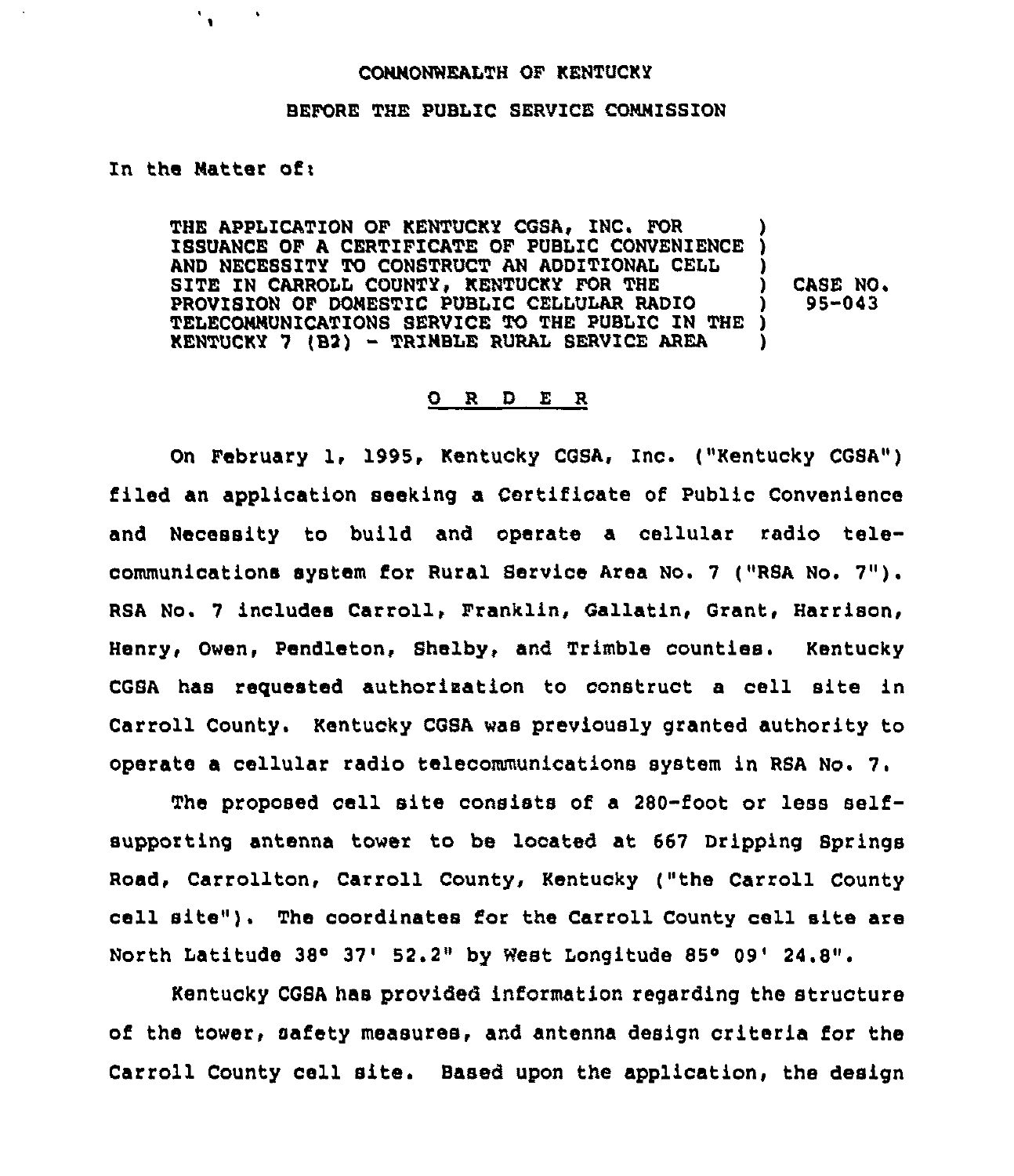of the tower and foundation appears to meet the criteria of the Building Officials and Code Administrators International, Inc. National Building Code with reference to earthquakes, winds, and tornadoes.

 $\ddot{\phantom{a}}$ 

 $\mathbf{r}$ 

Pursuant to KRS 100.324(1), the Carroll County cell site's construction is exempt from local soning ordinances. Kentucky CGSA haa filed applications with the Federal Aviation Administration ("FAAv), and the Kentucky Airport Zoning Commission ("KAZC") seeking approval for the construction and operation of the Carroll County cell site. These applications are still pending.

Kentucky CGSA has filed notices verifying that each person who owns property or who resides within 500 feet of the Carroll County cell site haa been notified of the pending construction. The notice solicited any comments and informed the property owners or residents of their right to intervene. To date, no intervention requests hav» been received.

Pursuant to KRS 278.280, the Commission is required to determine proper practices to be observed when it finds, upon complaint or on its own motion, that the facilities of any utility subject to its jurisdiction are unreasonable, unsafe, improper, or insufficient. To assist the Commission in its efforts to comply with this mandate, Kentucky CGSA should notify the Commission if it does not use this antenna tower to provide cellular radio telecommunications services in the manner set out in its application and this Order. Upon receipt of such notice, the Commission may, on its own motion, institute proceedings to consider the proper

$$
-2 -
$$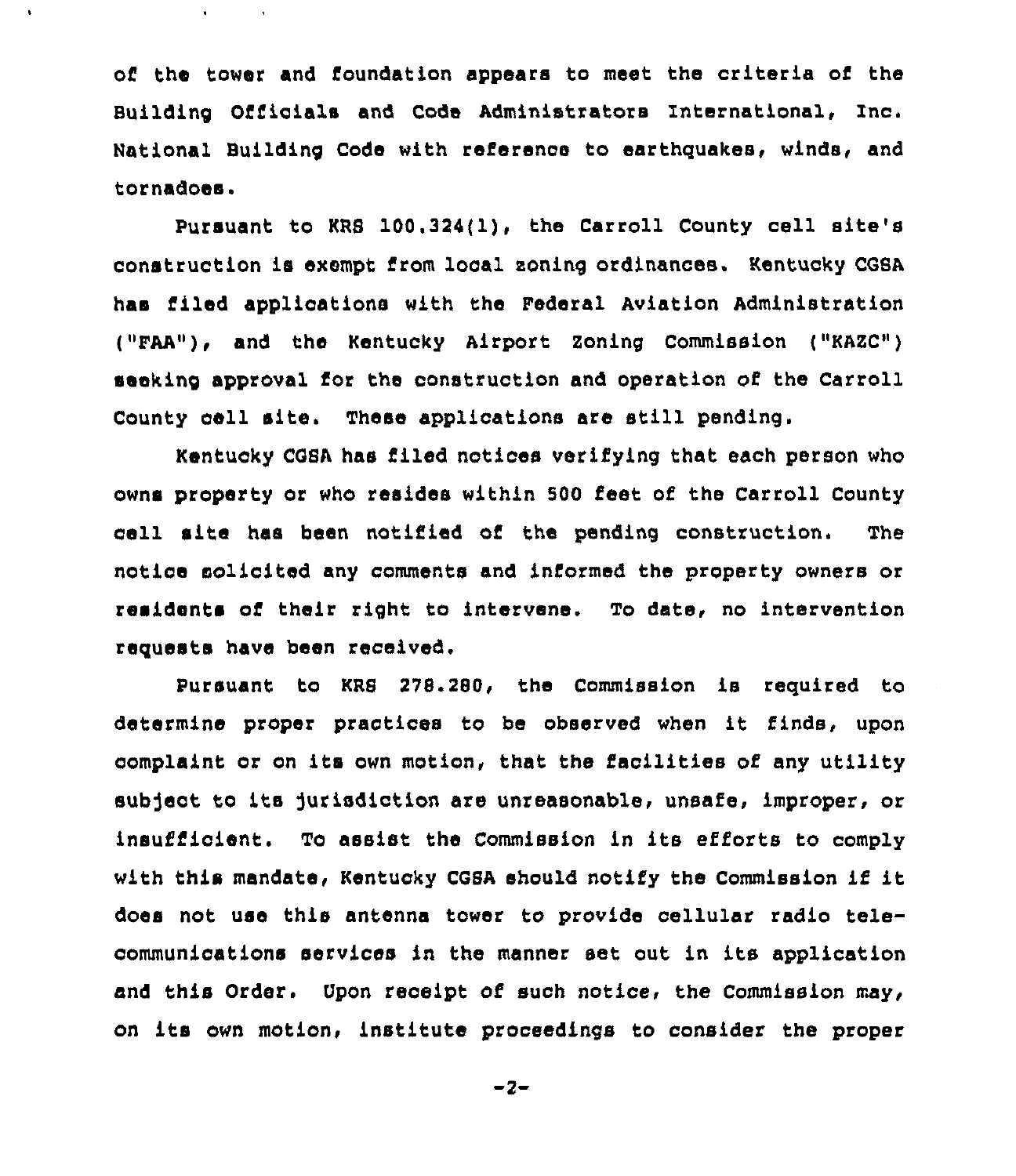practices, including removal of the unused antenna tower, which should be observed by Kentucky CGSA.

The Commission, having considered the evidence of record and being otherwise sufficiently advised, finds that Kentucky COSA should be granted a Certificate of Public Convenience and Necessity to construct and operate the Carroll County cell site in RSA No. 7 under its previously approved tariff.

IT IS THEREFORE ORDERED that:

 $\bullet$ 

1. Kentucky CGSA be and it hereby is granted <sup>a</sup> Certificate of Public Convenience and Necessity to construct and operate the Carroll County cell site.

2. Kentucky CQBA shall file <sup>a</sup> copy of the final decisions regarding its pending FAA and KASC applications for this cell site construction within 10 days of receiving these decisions.

3. Kentucky CGSA shall immediately notify the Commission in writing, if, after the antenna tower is built and utility service is commenced, the tower is not used for a period of <sup>3</sup> months in the manner authorised by this Order.

 $-3-$